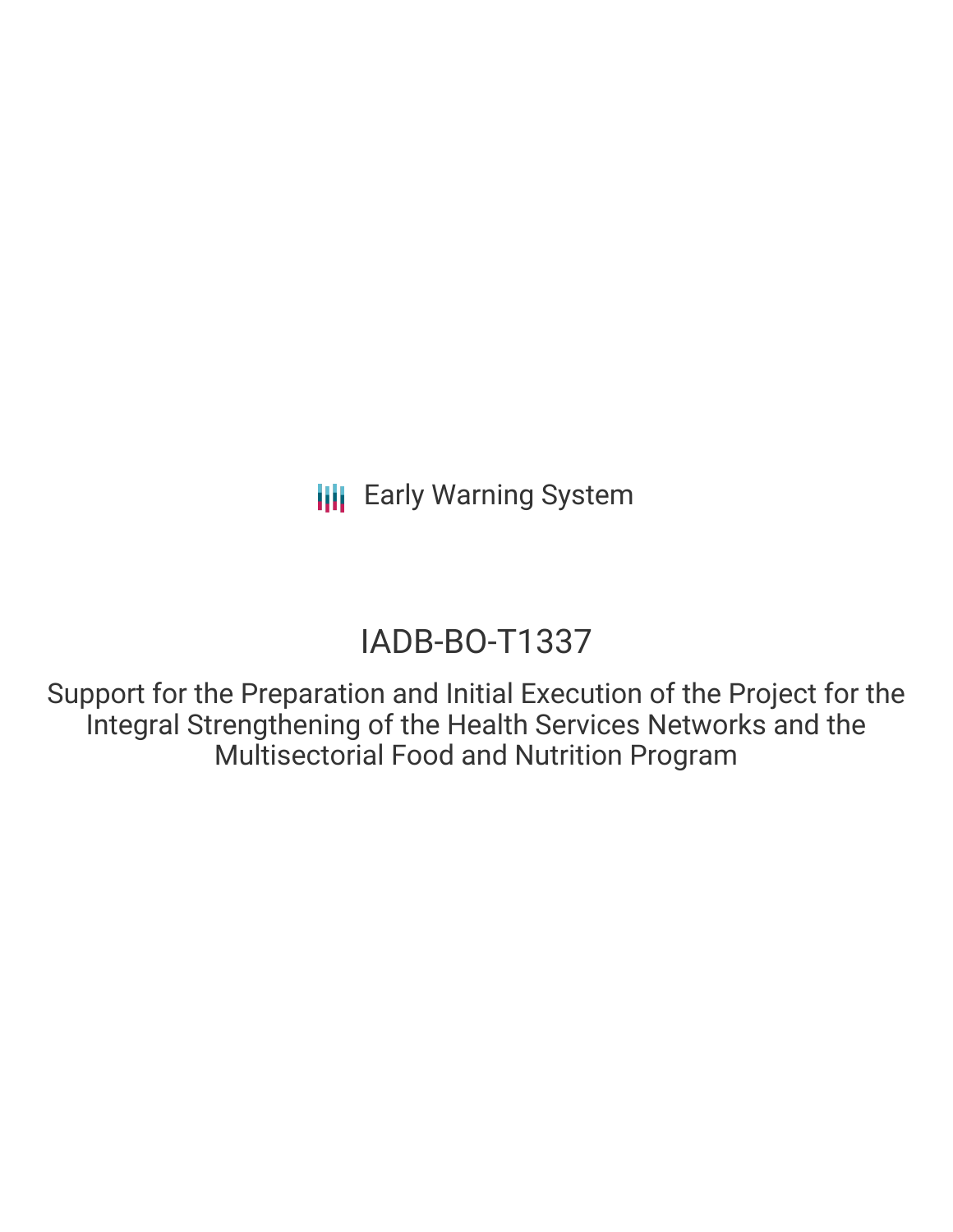

Support for the Preparation and Initial Execution of the Project for the Integral Strengthening of the Health Services Networks and the Multisectorial Food and Nutrition Program

#### **Quick Facts**

| <b>Countries</b>               | Bolivia                                     |
|--------------------------------|---------------------------------------------|
| <b>Financial Institutions</b>  | Inter-American Development Bank (IADB)      |
| <b>Status</b>                  | Approved                                    |
| <b>Bank Risk Rating</b>        | B                                           |
| <b>Voting Date</b>             | 2019-11-20                                  |
| <b>Borrower</b>                | Government of Bolivia                       |
| <b>Sectors</b>                 | Education and Health, Technical Cooperation |
| <b>Investment Type(s)</b>      | Grant                                       |
| <b>Investment Amount (USD)</b> | $$0.25$ million                             |
| <b>Project Cost (USD)</b>      | $$0.25$ million                             |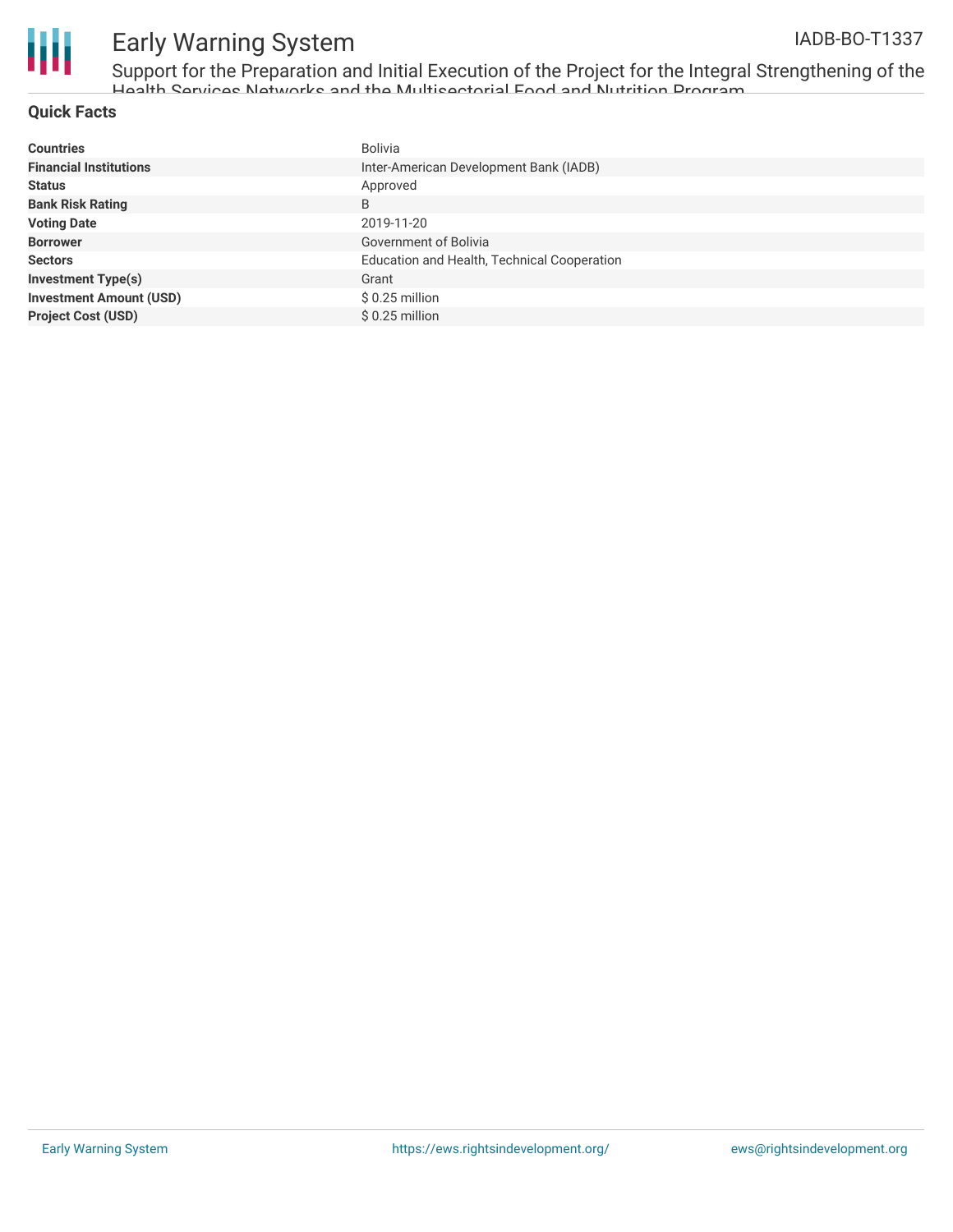



Support for the Preparation and Initial Execution of the Project for the Integral Strengthening of the Health Services Networks and the Multisectorial Food and Nutrition Program

#### **Project Description**

The objective of the Technical Cooperation is the preparation and initial execution of the Comprehensive Strengthening Program of the Health Service Networks and the Multisectorial Food and Nutrition Program in the Life Course that aims to increase the supply and resolution capacity and quality of care at the first level of attention in health networks, the consolidation of the management model in hospitals, and the improvement of the general nutritional and health situation of the population.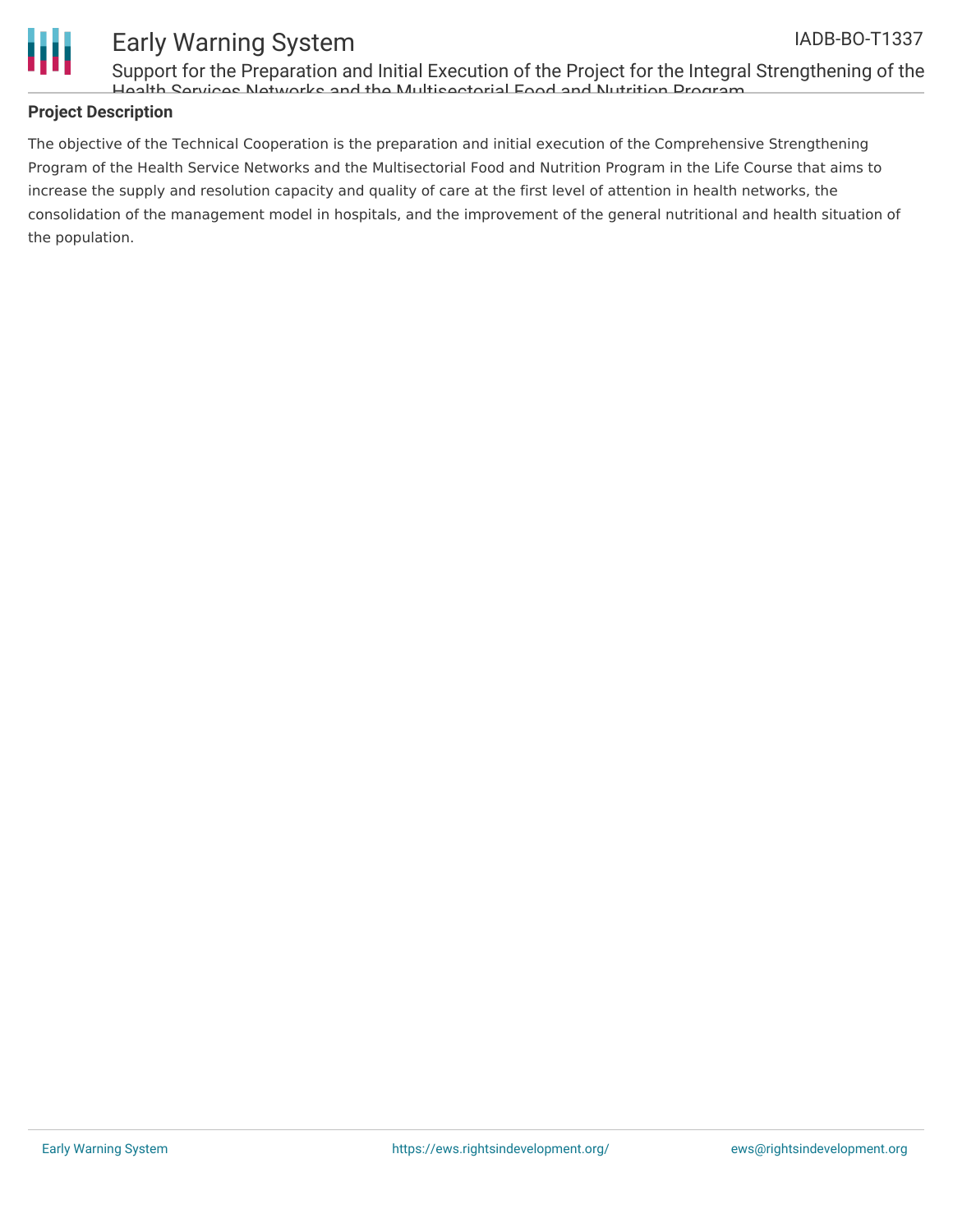

# Ш

## Early Warning System

Support for the Preparation and Initial Execution of the Project for the Integral Strengthening of the Health Services Networks and the Multisectorial Food and Nutrition Program

#### **Investment Description**

• Inter-American Development Bank (IADB)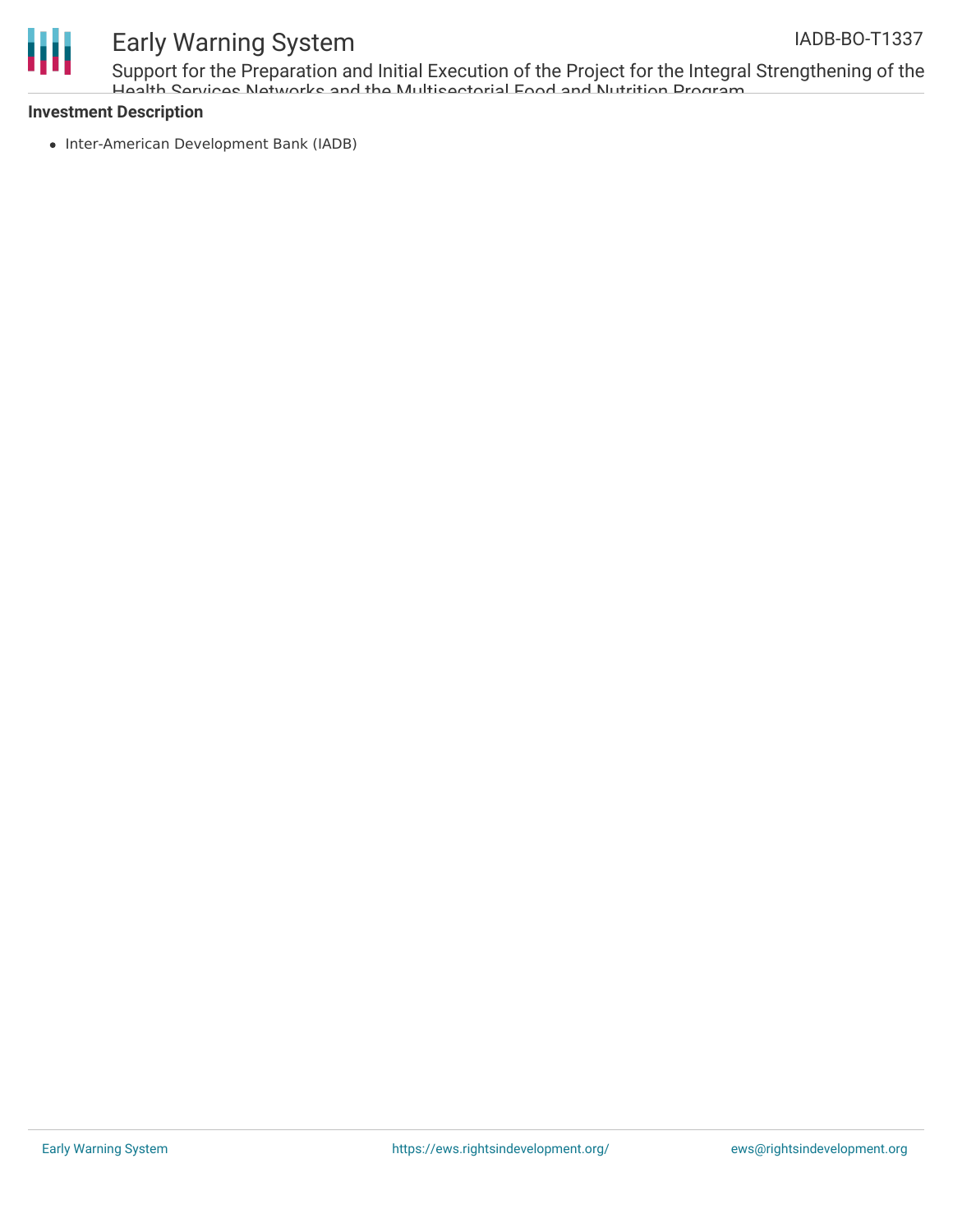

Support for the Preparation and Initial Execution of the Project for the Integral Strengthening of the Health Services Networks and the Multisectorial Food and Nutrition Program

#### **Contact Information**

#### ACCOUNTABILITY MECHANISM OF IADB

The Independent Consultation and Investigation Mechanism (MICI) is the independent complaint mechanism and fact-finding body for people who have been or are likely to be adversely affected by an Inter-American Development Bank (IDB) or Inter-American Investment Corporation (IIC)-funded project. If you submit a complaint to MICI, they may assist you in addressing the problems you raised through a dispute-resolution process with those implementing the project and/or through an investigation to assess whether the IDB or IIC is following its own policies for preventing or mitigating harm to people or the environment. You can submit a complaint by sending an email to MICI@iadb.org. You can learn more about the MICI and how to file a complaint at http://www.iadb.org/en/mici/mici,1752.html (in English) or http://www.iadb.org/es/mici/mici,1752.html (Spanish).